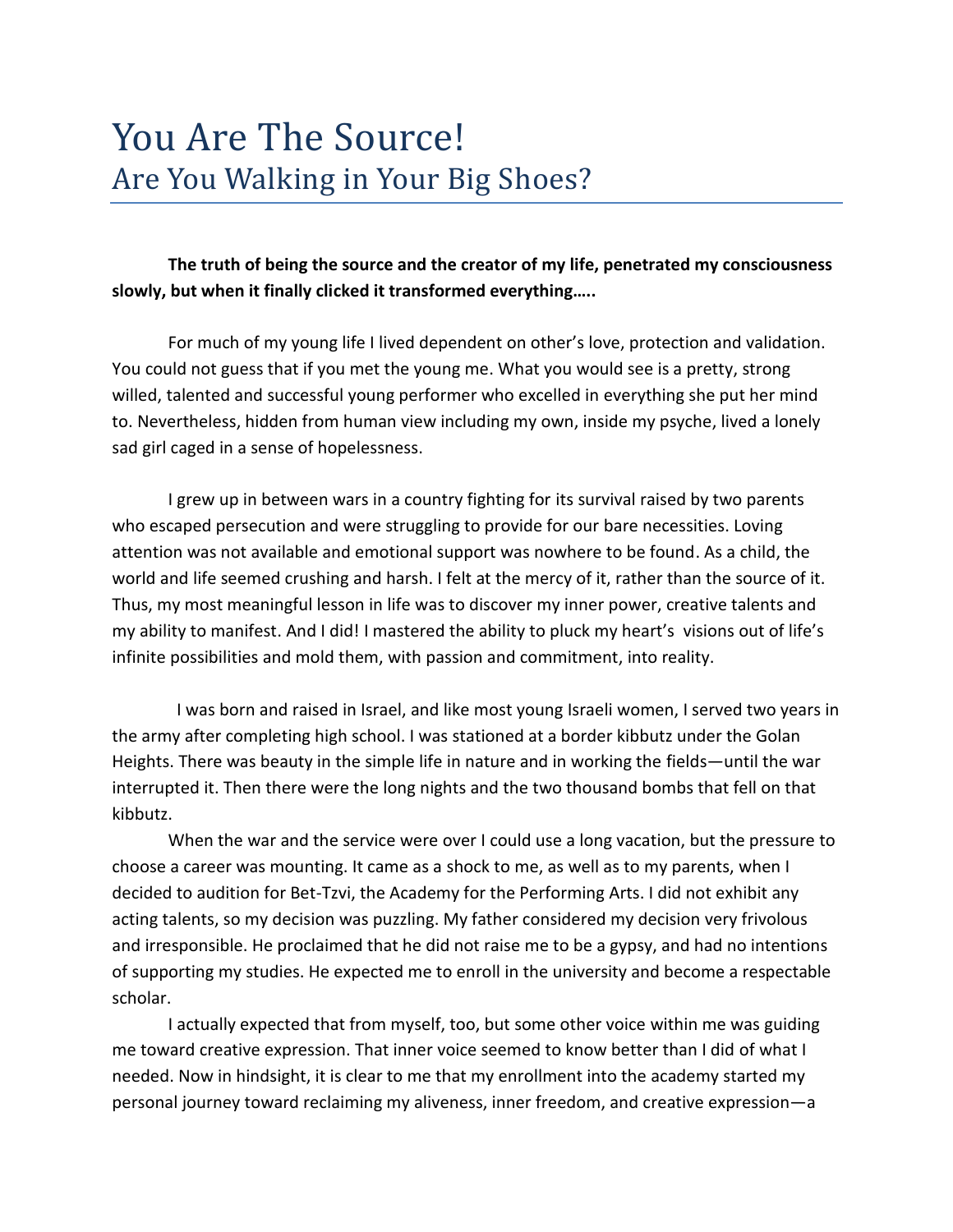journey that became my life path. I was a young woman restricted, bound, and even imprisoned by her fears, insecurities, and defensive patterns. Unknowingly, I was guided by a deep need to experience inner freedom.

In order to open ourselves to joy, pleasure, and true expression, we need to find out what holds us back and binds us. My personal journey has been one of many sheddings. Protective layers needed to melt away to first uncover despair and hopelessness. Then, it took self-awareness and self-nurturing to dissolve the fears, discover my true needs and desires and grow beyond the pain into strength. The gift is a passionate, powerful, and creative spirit, whose company I enjoy today.

As kids, we grow up looking for love and affirmation from the outside- our parents, our teachers, our peers. We need this love like the air we breathe. In order to secure a sense of value and safety, we develop an elaborate survival structure that is supposed to attract others' attention and good will. Then, for the rest of our lives, we continue living with our eyes out there constantly grasping for a sense of self, a sense of power and the symbols of success. The irony is that none of these qualities can be attained from outside. Life becomes a drawn out effortful road of trying to feel fulfilled. No matter how much we achieve, we still feel we need more and more proof that we are valuable. What is missing is our own recognition of ourselves, our realization that we ourselves are the source of love, creativity and power. We are, actually, already what we're looking for.

The source of life is everywhere, in everything and it lives in us expressing as us. There is no need to look for power, love or success outside. All of it lives within us. What we need to do is make choices, commitments and take actions to actualize these powers. Our real and deep knowledge of this truth allows us to manifest our heart's desires and live comfortably within our own authentic being.

I believe that we are innately wired for happiness and fulfillment. The pursuit of bliss is our sacred right and our deepest yearning. We're meant to relearn how to be present in the moment and be naturally intimate with ourselves and life. We can learn to have fun and engage in pleasurable activities, as kids do. We can learn to love with abandon, like wise fools, express ourselves like the inner artist that exists in each one of us, and be as caring and responsible as a great parent. What's more, we can enjoy all of these aspects of ourselves simultaneously.

I created Gates of Power® Method and curriculum to provide people who are on the path to self-actualization with a clear roadmap and many effective tools. We all long to experience and express the best in us. We want to live with a sense of inner power, creativity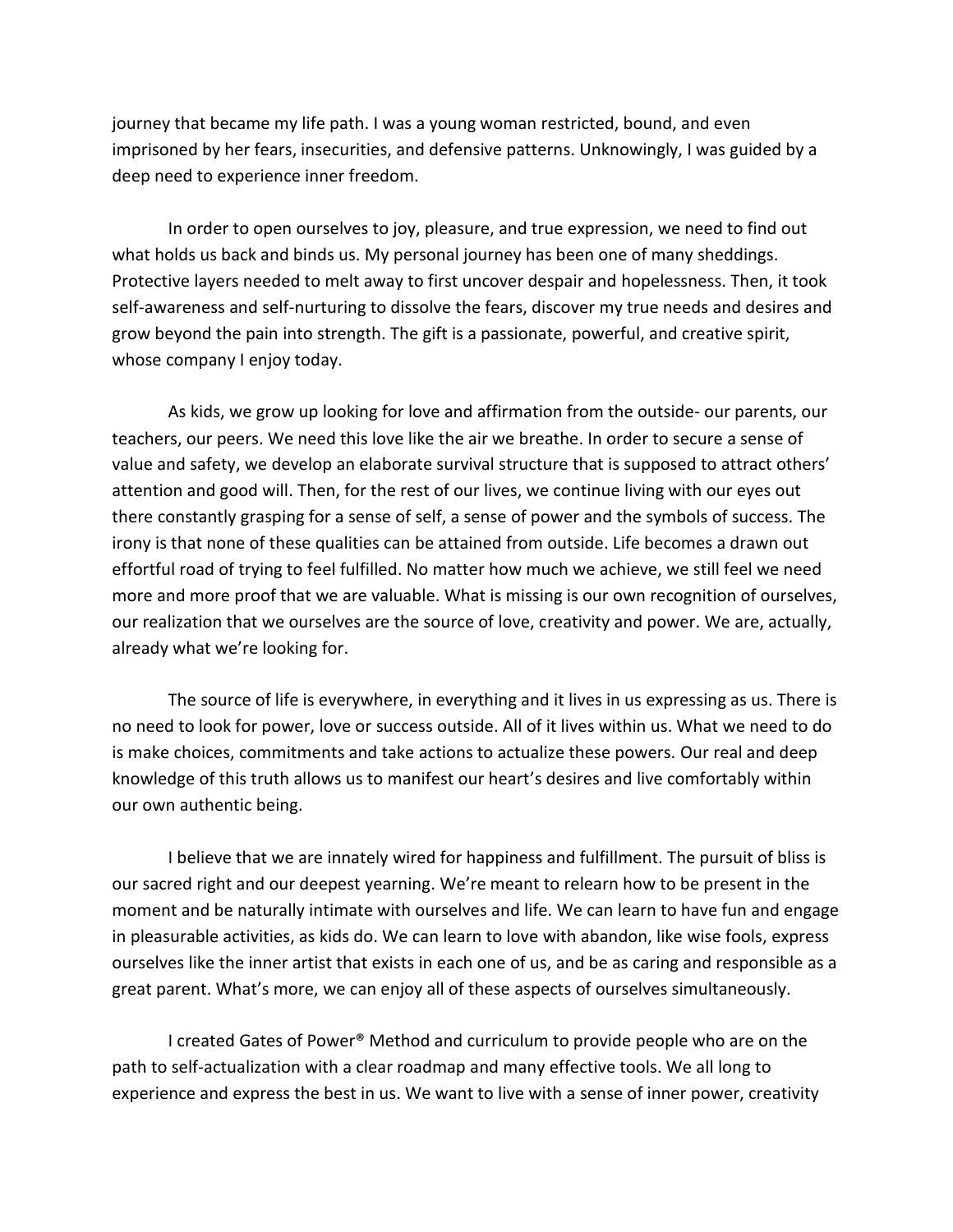and expression. We want to contribute, make a difference, and be loving and successful. The question is "**how do we get there?**" Here are a few tips.

### **TIP #1: THE FOUR GRAND QUESTIONS**

When we want to get somewhere, it's wise to ask the questions that would help us get to where we're going. Asking the following questions (even if you have done many times before) sharpens your understanding of yourself and your purpose. Take a minute to ponder these questions.

**The first question: Who am I?** Who are you in your essence? Not your history, your resume, your beliefs, actions or habits. If someone would strip you from all of the above, what is the essence of you that remains?

**The second question: Why am I here?** What is the true meaning and purpose of your life?

**The third question: What is in my way?** What is presently interfering with you fully being your true, expressive self and living your purpose?

**The fourth question: How do I get there?** What is the inner shift that is necessary in order for you to completely align yourself with your potential and purpose?

Most people I talk to identify fear and self-doubt as what is in their way of being themselves. Yes, these do interfere. But, the compensative, defensive shell that we acquired to mask these insecurities is truly the problem. Our Defensive Self consists of habits, beliefs, energetic patterns and behaviors that cover up our insecurities even from ourselves. Insecurities that are concealed and unaddressed cannot be healed and strengthened. Living within the confining structure of our Defensive Self is our true blockage or cage. Self- awareness and emotional honesty help us to distinguish our truth from our cover. But, that is not enough. **How do we shed the cover and become the self?**

## **TIP #2: THE 3 ASPECTS OF THE SELF**

We are all aware of different parts of ourselves. Sometimes, we are soft and vulnerable; other times, harsh and defensive. At times, we are playful and silly, and other times we are solemn, severe, and humorless.

It is natural to experience different aspects within the self. The key is to have all of the aspects work together in harmony so that we create strength and unity. Most of the time, there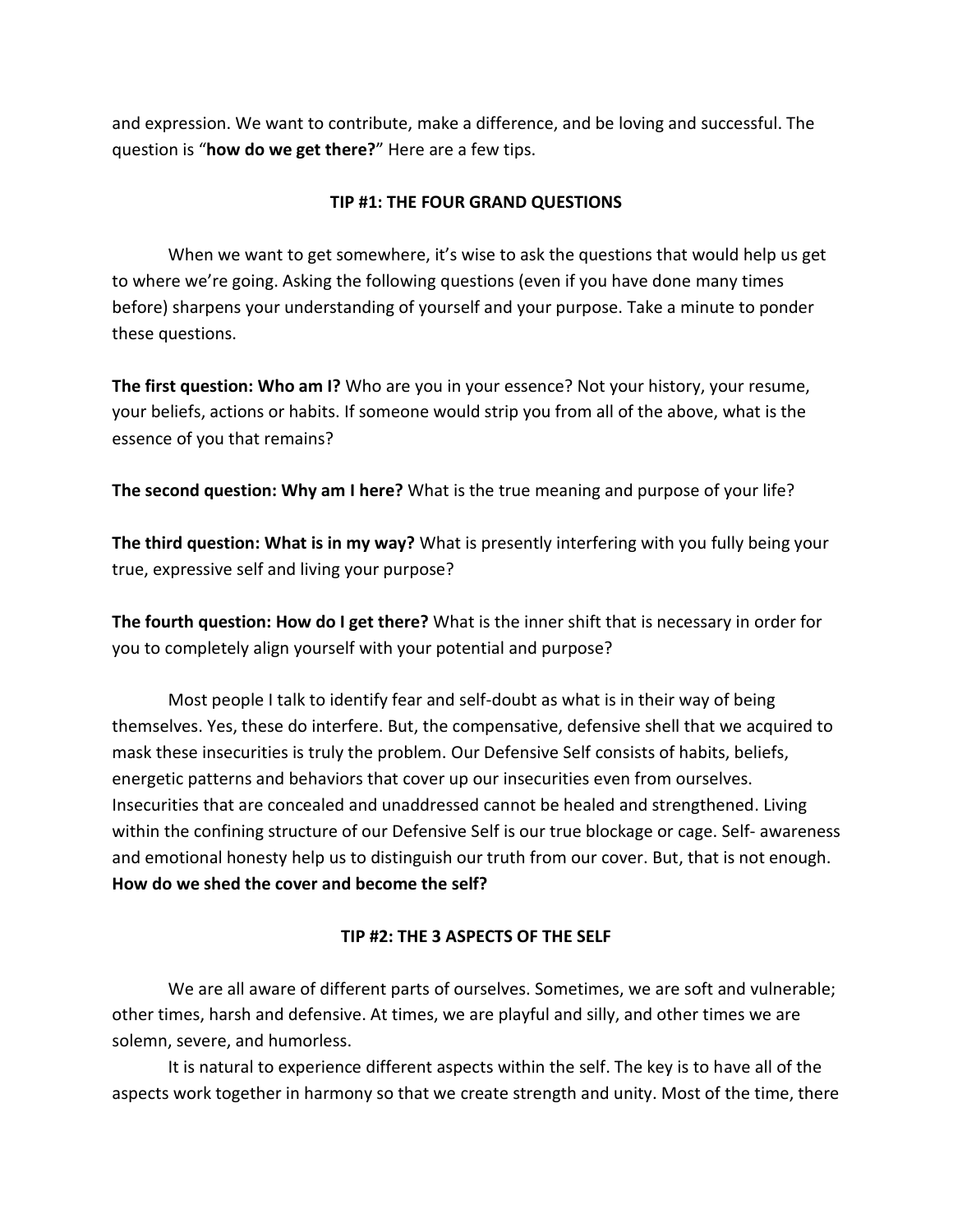are conflicts between different aspects of ourselves and as a result, we feel sadness and anxiety.

When I started to observe my own inner landscape, I remember being struck by the extreme difference between my "sensitive-vulnerable" aspect and my "fierce passionate" one. It almost felt like there were two different people living within me. When I was in my sensitive, vulnerable aspect, I could cry at the drop of a hat; while in my fierce aspect, I would experience a tremendous, relentless sense of determination. One aspect felt soft, the other somewhat hard, even harsh at times. I spent time learning to understand these seeming opposites. I realized the connection between them and found a way to unify them. You can think of aspects in terms of different energies, colors, attitudes, or ways of being inside yourself.

How are these aspects relating to each other? For example, how is the "tough guy self" relating to the "loving self," and vice versa? How are they getting along? Is there a conflict? Which one is dominating your life?

What do you feel might be a better balance between your inner aspects?

In my own inner process and through my work with clients, I have observed three clearly defined aspects within the self. These tend to be in conflict with each other until we learn to unify them into a cohesive team under the leadership of our Expanded Self.

#### **The Emotional Self**

The emotional self is the aspect that contains all of our emotions. Our Emotional Self is extremely powerful and deeply affects our energy, our bodies, and our lives, even when it is repressed and shut down. It can be our gateway to ecstasy as well as to hellish suffering. Feelings are the nectar of life, and it is extremely important to clear negative feelings and move through and beyond them.

#### **The Defensive Self**

The Defensive Self is the aspect of the self that is concerned with emotional and physical survival. It originates out of the need to secure love and connection and out of fear of physical or emotional alienation. It is a "strong suit" that we create in order to feel secure and accepted. Most of us, before we engage in transformation work, live by the law of our Defensive Self at the expense of our Emotional Self. Our Defensive Self tends to criticize, confine and penalize us. The inner war between these two aspects causes us to stay small and repressed, and when we don't feel, we cannot heal: cliché, but true.

#### **The Expanded Self**

The aspect I call the Expanded Self has different names in different traditions: the Higher Self, the Sud Guru, the Divine Spark, the Inner Christ, Neshalma Elohit, the Observer,